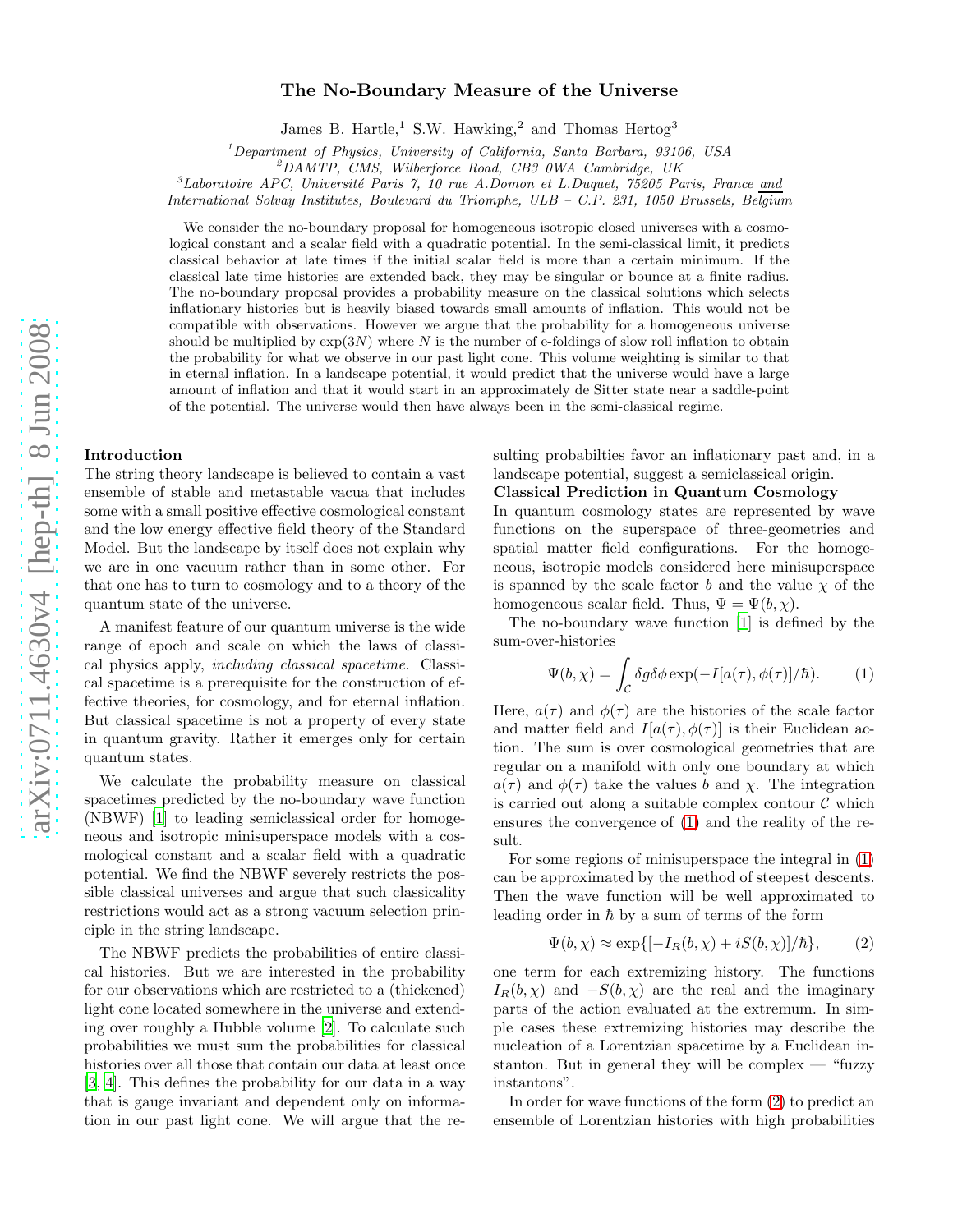for classical correlations in time further conditions must be satisfied. A necessary one is the classicality constraint

<span id="page-1-0"></span>
$$
|(\nabla S)^2| \gg |(\nabla I_R)^2|,\tag{3}
$$

where gradients and inner products are defined with the minisuperspace metric. When [\(3\)](#page-1-0) holds the action S satisfies the Lorentzian Hamilton-Jacobi equation. The NBWF then predicts the corresponding ensemble of Lorentzian histories. Their probabilities are  $\exp[-2I_R(b,\chi)]/\hbar$  to leading order in  $\hbar$ .

Two key points should be noted: (1) The no-boundary wave function provides probabilities for entire classical histories. (2) The histories in the classical ensemble are not the same as the extremizing histories that provide the steepest descents approximation to the integral [\(1\)](#page-0-0). The classical histories are real and Lorentzian and may have two large large regions. The extrema are generally complex with only one large region.

# Scalar Field Model

We have applied this prescription for classical prediction to homogeneous isotropic closed universes with a cosmological constant Λ and a scalar field Φ with a quadratic potential  $V(\Phi) = (1/2)m^2\Phi^2$ . We write the complex homogeneous isotropic metrics that provide the steepestdescent approximation to the no-boundary path integral [\(1\)](#page-0-0) as

$$
ds^2 = (3/\Lambda) \left[ d\tau^2 + a^2(\tau) d\Omega_3^2 \right]. \tag{4}
$$

The Euclidean action  $I$  then takes the form

$$
I[a(\tau), \phi(\tau)] = \frac{9\pi}{4\Lambda} \int_{C(0,\nu)} d\tau \left[ -a\dot{a}^2 - a + a^3 \right. \left. + a^3 \left( \dot{\phi}^2 + \mu^2 \phi^2 \right) \right]. \tag{5}
$$

We use units where  $\hbar = c = G = 1$  and define the measures  $\phi = (4\pi/3)^{1/2} \Phi$  and  $\mu \equiv (3/\Lambda)^{1/2} m$ . The contour  $C(0, v)$  in the complex  $\tau$ -plane connects the South Pole  $\tau = 0$  with an endpoint  $\tau = v$  where a and  $\phi$  take real values b and  $\chi$ .

We evaluated the NBWF in the semiclassical approximation  $(2)$  by numerically solving the Friedman-Lemaître equations for each value of b and  $\chi$  along a suitable complex contour  $C(0, v)$ . This gives complex analytic functions  $(a(\tau), \phi(\tau))$  which are an extemum of the action. The value of the action at an extremum gives  $I_R(b,\chi)$ and  $S(b,\chi)$ .

The integral curves of  $S$  are the classical solutions when the classicality constraint [\(3\)](#page-1-0) is satisfied. The relation between position and momenta that follows from S means that, in the semiclassical approximation, the NBWF predicts non-zero probabilities only for a one-parameter ensemble of the two-parameter family of classical histories. Classical histories not in the ensemble have zero probability. The relative probabilities for histories in this classical ensemble are given by  $\exp[-2I_R(b,\chi)/\hbar]$  in the leading



<span id="page-1-1"></span>FIG. 1: The values of  $I_R$  of the one-parameter set of classical histories predicted by the no-boundary proposal in a quadratic potential minisuperspace model with  $\mu = 3$  and  $\Lambda = .03$ . There are no classical histories for  $\phi_0$  below a critical value  $\phi_0^c$  at about 1.2. The universe therefore requires a minimum amount of matter to behave classically at late times. A critical value  $\phi_0^s$  at about 1.5 separates large  $\phi_0$  histories that bounce at a finite radius when extrapolated back from singular histories for smaller  $\phi_0$ .

semiclassical approximation. These are constant along the integral curves. It is convenient to take  $\phi_0 \equiv |\phi(0)|$ to be the parameter labeling different histories in this classical ensemble.

The classicality constraint [\(3\)](#page-1-0) is not satisfied for all integral curves of S. Specifically, in the interesting regime where  $\mu > 3/2$  we find the NBWF requires the universe to contain a minimum amount of scalar field energy at early times to behave classically at late times. (The value of  $\mu$ based on today's  $\Lambda$  would be very much larger.) From now on we restrict to this range. Similar conclusions were reached in [\[6\]](#page-3-4) for the  $\Lambda = 0$  case. This is illustrated in Figure [1,](#page-1-1) where we show  $I_R(b, \chi)$  for all members of the ensemble of classical histories predicted by the NBWF in a  $\mu = 3$  model with  $\Lambda \approx .03$ . There is a critical value  $\phi_0^c$ below which there are no classical solutions. The lower bound  $\phi_0^c$  implies a lower bound on the scalar field in the corresponding classical histories. The critical value  $\phi_0^c$ increases slightly with  $\mu$  and tends to 1.27 when  $\Lambda \to 0$ , for fixed m.

The classicality constraint is closely related to the slow roll condition of scalar field inflation. We make this pre-cise in Figure [2](#page-2-0) where we plot the trajectories in  $(H, \phi)$ variables where  $H$  is the instanteous Hubble constant  $H = b/b$ . We show five members of the ensemble of classical histories in the  $\mu = 3$  model for  $\phi_0$  between 1.3 and 2. When we follow the histories back in time to higher values of H, they all lie within a very narrow band around  $H = \mu \phi$ . But this is precisely the regime that corresponds to slow roll inflationary solutions, as emphasized recently in [\[9](#page-3-5)]. Hence the NBWF plus classicality at late times implies inflation at early times.

For  $\phi_0$  smaller than a critical value  $\phi_0^s > \phi_0^c$  the al-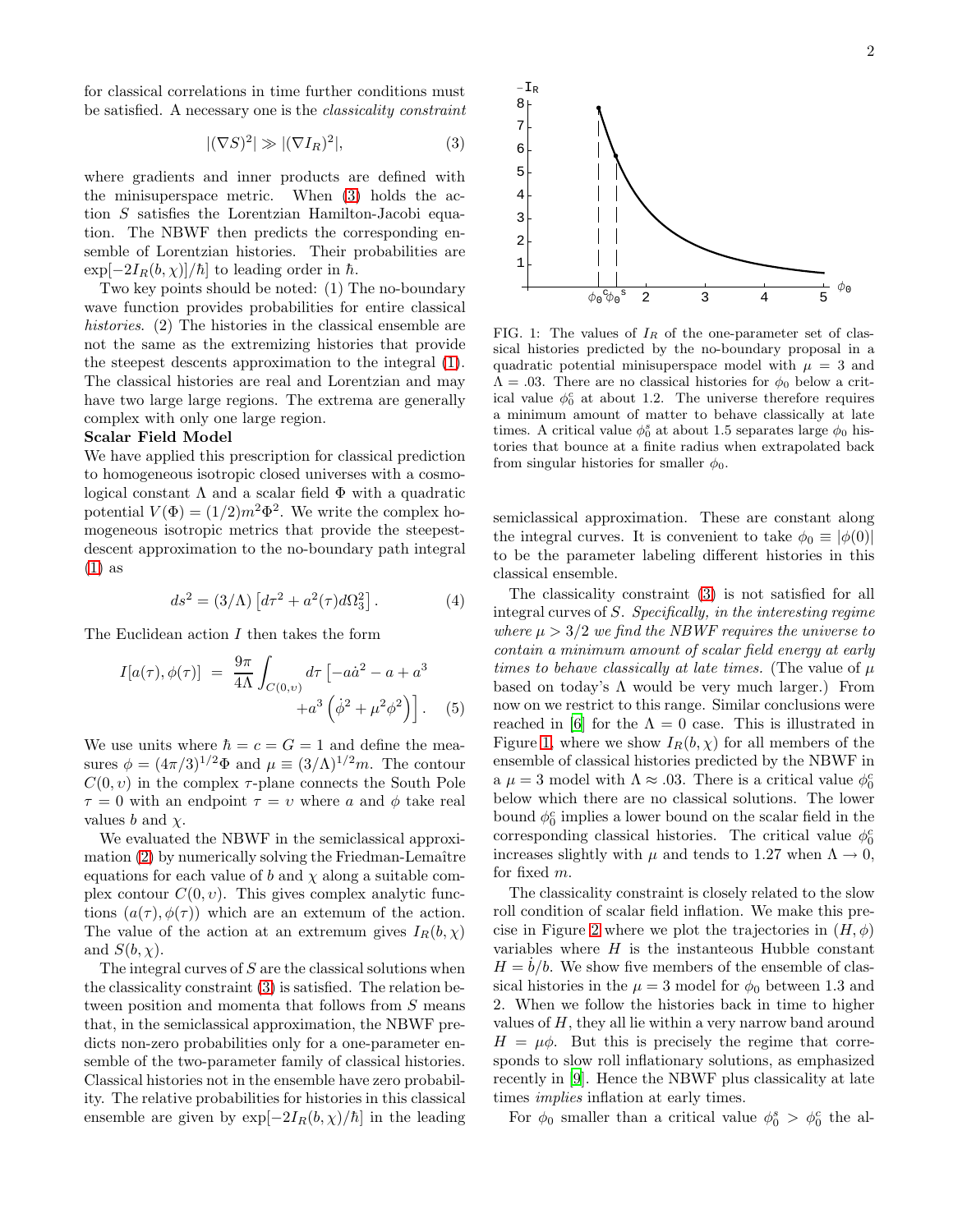

<span id="page-2-0"></span>FIG. 2: The no-boundary wave function predicts that all histories that behave classically at late times undergo a period of inflation at early times as shown here by the linear growth of the instantaneous Hubble constant  $H$  in five representative  $\mu = 3$  classical histories.

lowed classical histories of the universe are singular in the sense that their matter densities exceed the Planck density. But for  $\phi_0 > \phi_0^s$  they bounce at a finite radius in the past. This is possible despite the singularity theorems because a scalar field and the cosmological constant violate the strong energy condition. Near the bounce the universe approaches a de Sitter state with radius ~  $(\mu \phi_0)^{-1}$ . Such non-singular solutions form only a small subset of all scalar field gravity solutions but have significant probability in the no-boundary state.

Even for the histories in the ensemble that are classically singular at an early time the NBWF unambiguously predicts probabilities for late time observables such as CMB fluctuations, because it predicts probabilities for histories rather than their initial data. The existence of singularities in the extrapolation of some classical approximation in quantum mechanics is not an obstacle to prediction but merely a limitation of the validity of the approximation. Indeed, there could be quantum mechanical transitions rather than classical ones across cosmological singularities that connect two classical regimes [\[10\]](#page-3-6).

Individual classical bouncing histories are not generally time-symmetric about the bounce, although the time asymmetry is small for large  $\phi_0$ . However, the reality of the NBWF implies the ensemble of allowed classical histories is time symmetric. For every history in this ensemble, its time reverse is also a member.

For the universes that bounce at a minimum radius it seems likely that the NBWF will predict that fluctuations away from homogeneity and isotropy will be at a minimum at the bounce and grow away from the bounce for at least a while on either side (cf. [\[7](#page-3-7)]). This means that the thermodynamic arrow of time is likely to point away from the bounce on either side of it. Events on one side are therefore unlikely to have a causal impact on the other and have much explanatory value. This is very dif-

ferent from the causality in pre-big bang universes where the arrow of time points in one direction throughout the spacetime.

## Top Down Cosmology

The NBWF gives the probabilities of entire classical histories. But we are interested in probabilities that refer to our data which are limited to a part of our past light cone. Among these are the top-down probabilities [\[2](#page-3-1)] for our past conditioned on our present data. These are obtained by summing over the probabilities for classical spacetimes that contain our data at least once, and over the possible locations of our light cone in them.

These sums can be implemented concretely in our closed, homogeneous, isotropic minisuperspace models as follows: Approximate the probability for our data on the past light cone by the probability of data in a Hubble volume on an appropriate surface of homogeneity. Assume that our data are otherwise detailed enough that they occur only once on this surface [\[8](#page-3-8)]. The sum is then over the spatial locations of our Hubble volume in that surface of homogeneity in all classical spacetimes that last sufficiently long.

The classicality constraint  $\phi_0 > \phi_0^c$  implies that all histories in the classical ensemble inflate (Figure 2). The condition that the universe lasts ∼14 Gyr further restricts the ensemble, requiring  $\phi_0$  to be larger than a critical value  $\phi_0^g > \phi_0^c$ . On average each history has the same behavior shortly after inflation ends and thus predicts the same observable physics for every Hubble volume at the present time. But the classical histories differ in the value  $\phi_i \approx \phi_0$  of the inflaton at the start of inflation, and consequently in the volume of the present surface of homogeneity. None of these properties is directly observable and should be summed over. The sum over our location therefore multiplies the NBWF probability for each classical spacetime in the ensemble by the number of Hubble volumes in the total present volume — a factor proportional to  $\exp(3N)$ . This favors larger universes and more inflation. In a larger universe there are more places for our Hubble volume to be.

Volume weighting increases the probability of a large number of efoldings. For quadratic potentials with realistic values of m and  $\Lambda$  the constraints of classicality and minumum age yield a restricted ensemble of histories whose volume weighted probabilities slightly favor a large number of efoldings [\[5\]](#page-3-9) that are necessary for explaining the observed spatial flatness. An important feature of the volume weighted probability distribution is that there is a wide region where the probability is strongly increasing with N. The gradient of the probability distribution  $\sim \exp(3N - 2I_R)$  with respect to  $\phi_i$  is positive if

<span id="page-2-1"></span>
$$
V^3 \ge |V_{,\phi}|^2 \tag{6}
$$

which, intriguingly, is the same as the condition for eternal inflation [\[3,](#page-3-2) [11\]](#page-3-10).